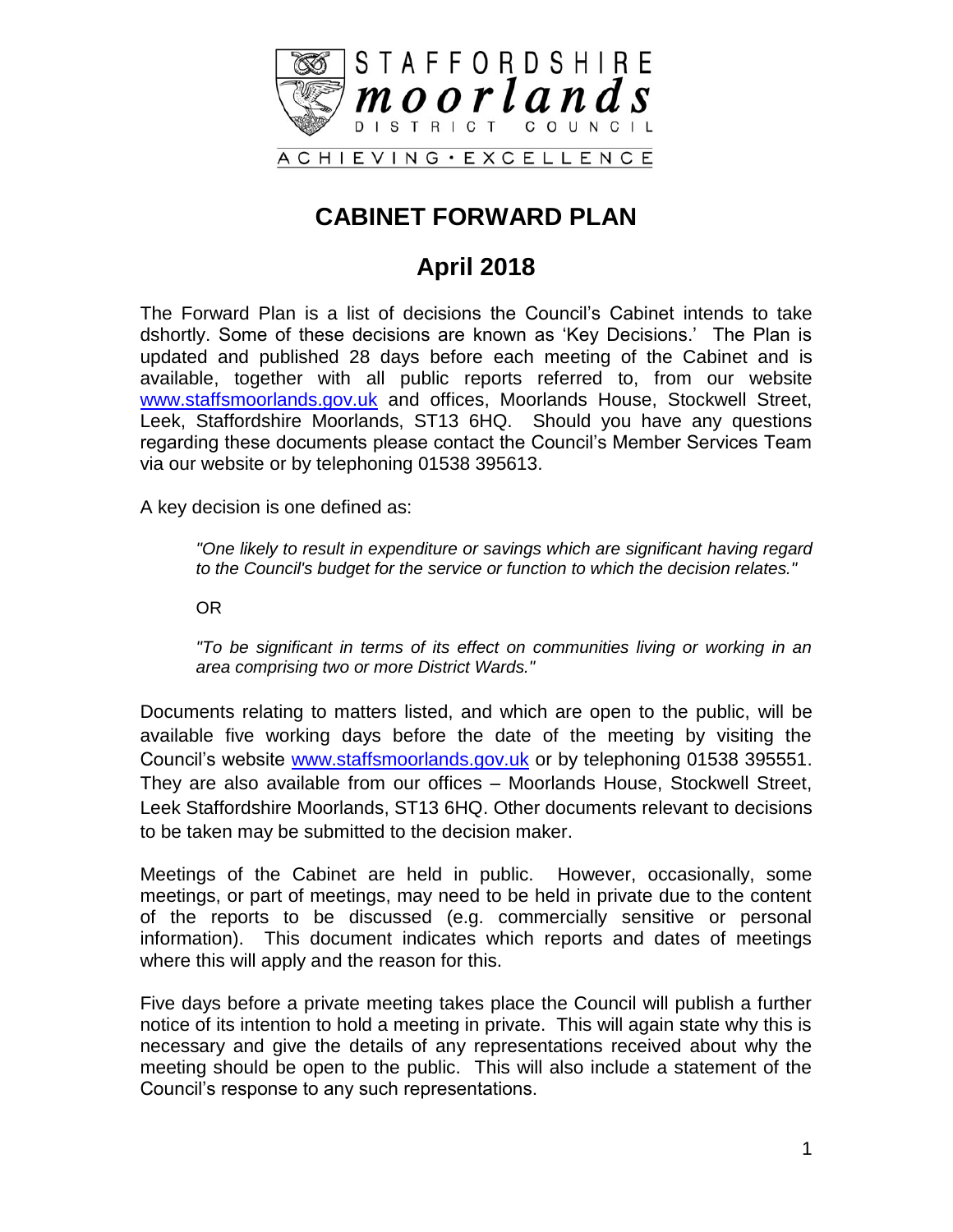# **I N D E X**

| <b>Matter to be decided</b>                                    | Date of decision<br>to be made | Page<br>No.    |
|----------------------------------------------------------------|--------------------------------|----------------|
| <b>COMMUNITIES, LEISURE, SPORT, PARKS, COUNTRYSIDE AND</b>     |                                |                |
| <b>HOUSING</b>                                                 |                                |                |
| Review of Public Realm CCTV Surveillance System                | 24 April 2018                  | 3              |
| <b>Homelessness Strategy</b>                                   | 24 April 2018                  | 4              |
| <b>CUSTOMER SERVICES</b>                                       |                                |                |
| <b>Equality and Diversity Policy</b>                           | 24 April 2018                  | 5              |
| <b>ENVIRONMENT</b>                                             |                                |                |
| Alliance Environmental Services – Phase 2 Transfer of Services | 24 April 2018                  | 6              |
| <b>LEADER</b>                                                  |                                |                |
| <b>Accelerated Housing Delivery Programme</b>                  | 24 April 2018                  | $\overline{7}$ |
| PLANNING, DEVELOPMENT AND PROPERTY                             |                                |                |
| <b>National Planning Policy Framework Consultation</b>         | 24 April 2018                  | 8              |
| Foxt Conservation Area Designation and Character Appraisal     | 24 April 2018                  | 9              |
| <b>Facilities Management Contract</b>                          | 24 April 2018                  | 10             |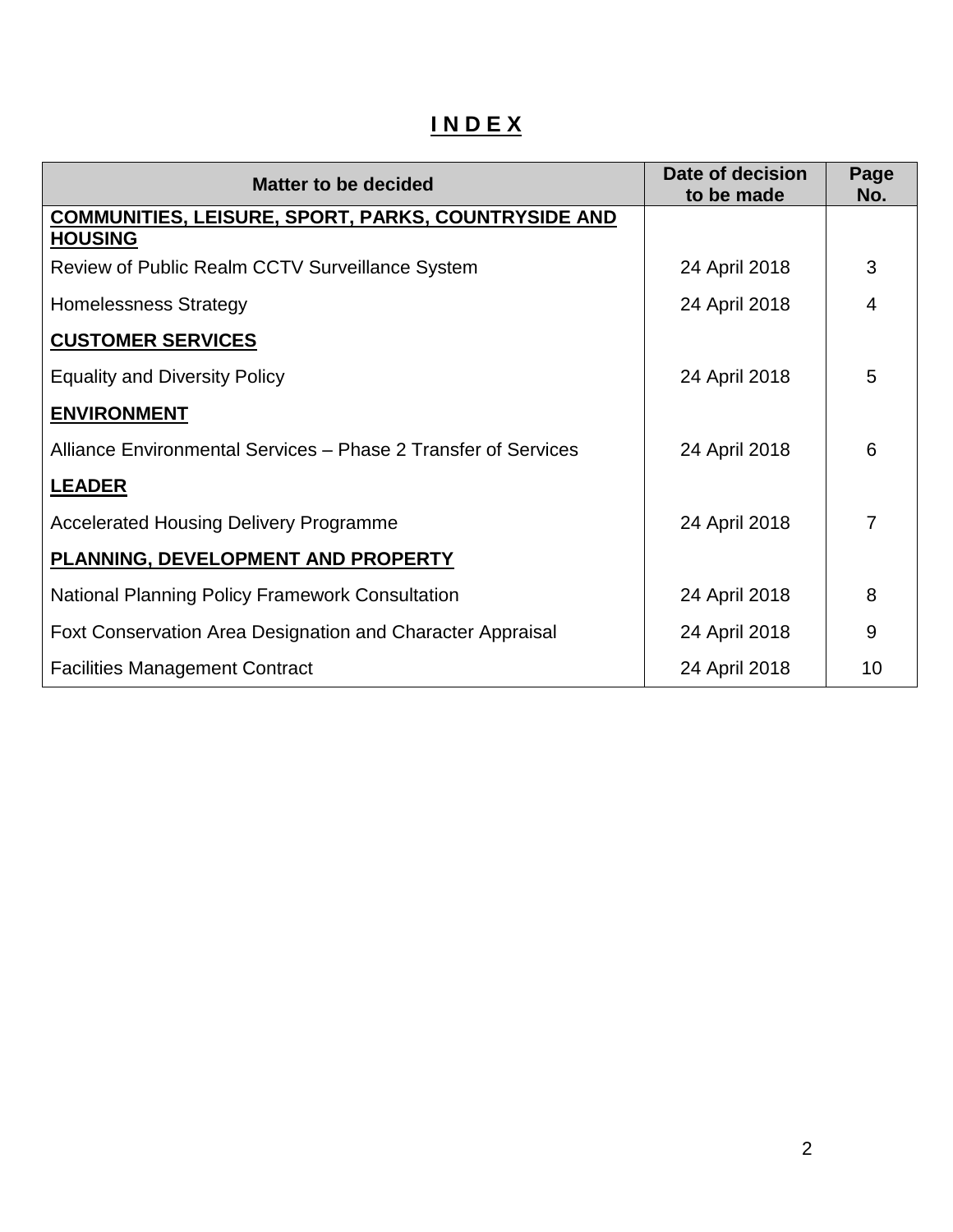## **Communities, Leisure, Sport, Parks, Countryside and Housing**

| <b>Matter for decision</b>                                        | <b>Review of Public Realm CCTV Surveillance</b><br>System           |
|-------------------------------------------------------------------|---------------------------------------------------------------------|
| Key decision to be made on<br>behalf of the Council               | Yes                                                                 |
| <b>Decision maker</b>                                             | Cabinet                                                             |
| <b>Expected date of decision</b>                                  | 24 April 2018                                                       |
| <b>Relevant Portfolio Holder</b>                                  | Cllr Bowen                                                          |
| <b>Relevant Overview &amp; Scrutiny</b><br><b>Panel</b>           | Community                                                           |
| Documents submitted to the<br>decision taker for<br>consideration | Report of the Executive Director (Place)                            |
| <b>Public/Private report</b>                                      | Private – Financial or business affairs of any<br>particular person |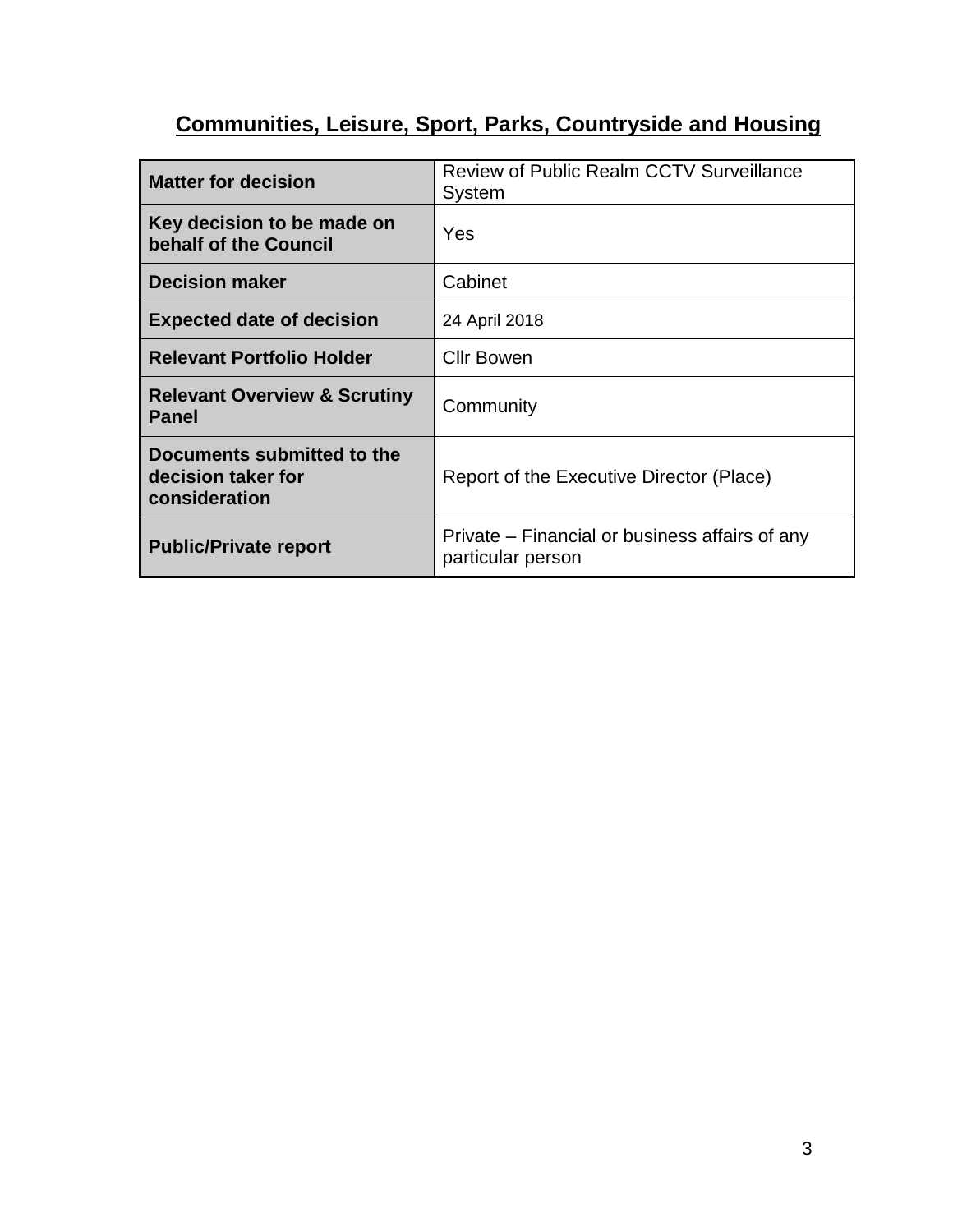# **Communities, Leisure, Sport, Parks, Countryside and Housing**

| <b>Matter for decision</b>                                        | <b>Homelessness Strategy</b>            |
|-------------------------------------------------------------------|-----------------------------------------|
| Key decision to be made on<br>behalf of the Council               | Yes                                     |
| <b>Decision maker</b>                                             | Cabinet                                 |
| <b>Expected date of decision</b>                                  | 24 April 2018                           |
| <b>Relevant Portfolio Holder</b>                                  | <b>Cllr Bowen</b>                       |
| <b>Relevant Overview &amp; Scrutiny</b><br><b>Panel</b>           | <b>Service Delivery</b>                 |
| Documents submitted to the<br>decision taker for<br>consideration | Report of the Head of Customer Services |
| <b>Public/Private report</b>                                      | Public                                  |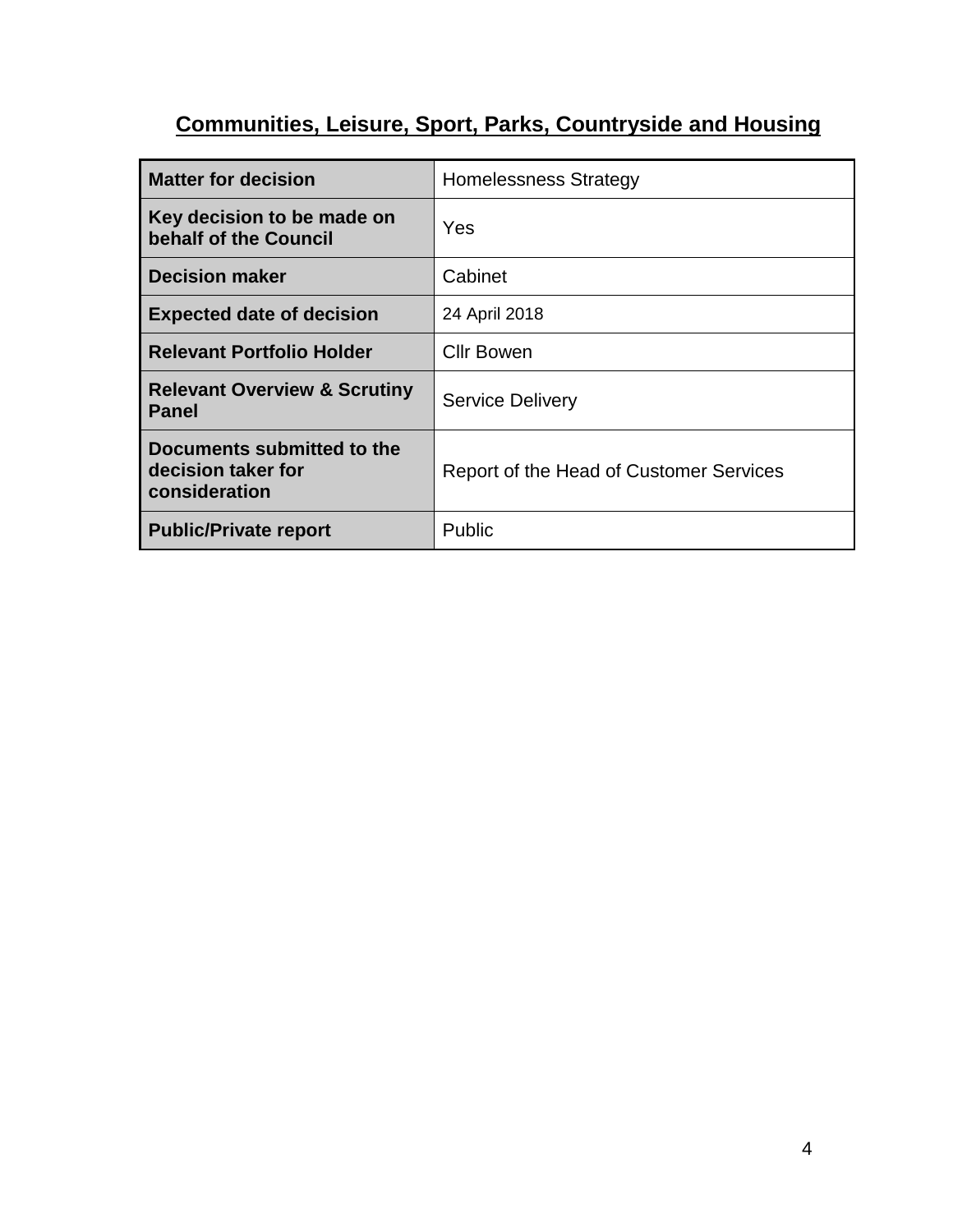### **Customer Services**

| <b>Matter for decision</b>                                        | <b>Equality and Diversity Policy</b>      |
|-------------------------------------------------------------------|-------------------------------------------|
| Key decision to be made on<br>behalf of the Council               | Yes                                       |
| <b>Decision maker</b>                                             | Cabinet                                   |
| <b>Expected date of decision</b>                                  | 24 April 2016                             |
| <b>Relevant Portfolio Holder</b>                                  | <b>Cllr Hall</b>                          |
| <b>Relevant Overview &amp; Scrutiny</b><br><b>Panel</b>           | Resources                                 |
| Documents submitted to the<br>decision taker for<br>consideration | Report of the Executive Director (People) |
| <b>Public/Private report</b>                                      | Public                                    |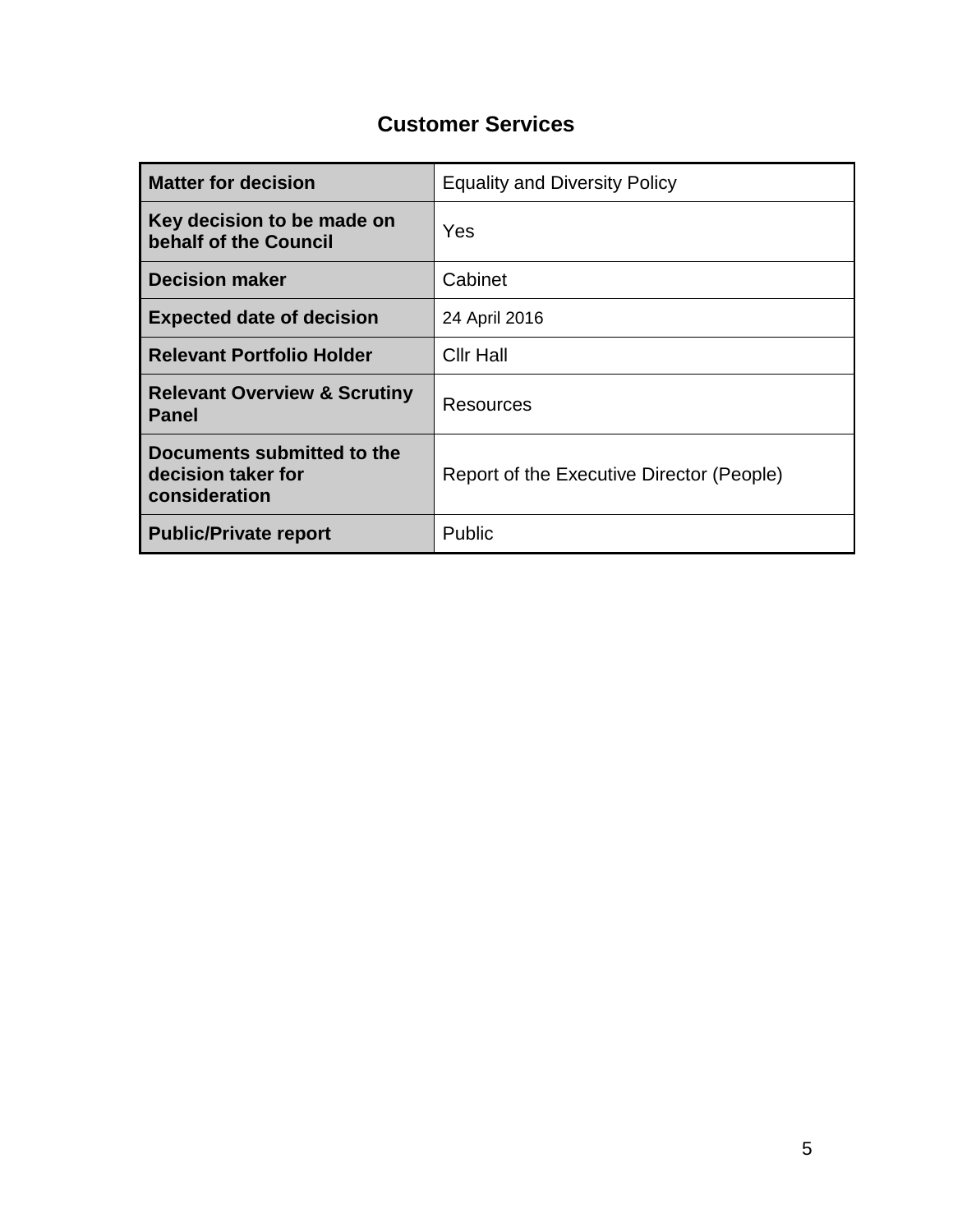#### **Environment**

| <b>Matter for decision</b>                                        | Alliance Environmental Services - Phase 2<br><b>Transfer of Services</b> |
|-------------------------------------------------------------------|--------------------------------------------------------------------------|
| Key decision to be made on<br>behalf of the Council               | Yes                                                                      |
| <b>Decision maker</b>                                             | Cabinet                                                                  |
| <b>Expected date of decision</b>                                  | 24 April 2018                                                            |
| <b>Relevant Portfolio Holder</b>                                  | <b>Cllr Forrester</b>                                                    |
| <b>Relevant Overview &amp; Scrutiny</b><br><b>Panel</b>           | <b>Service Delivery</b>                                                  |
| Documents submitted to the<br>decision taker for<br>consideration | <b>Report of the Executive Director</b><br>(Transformation)              |
| <b>Public/Private report</b>                                      | Private – Financial or business affairs of any<br>particular person      |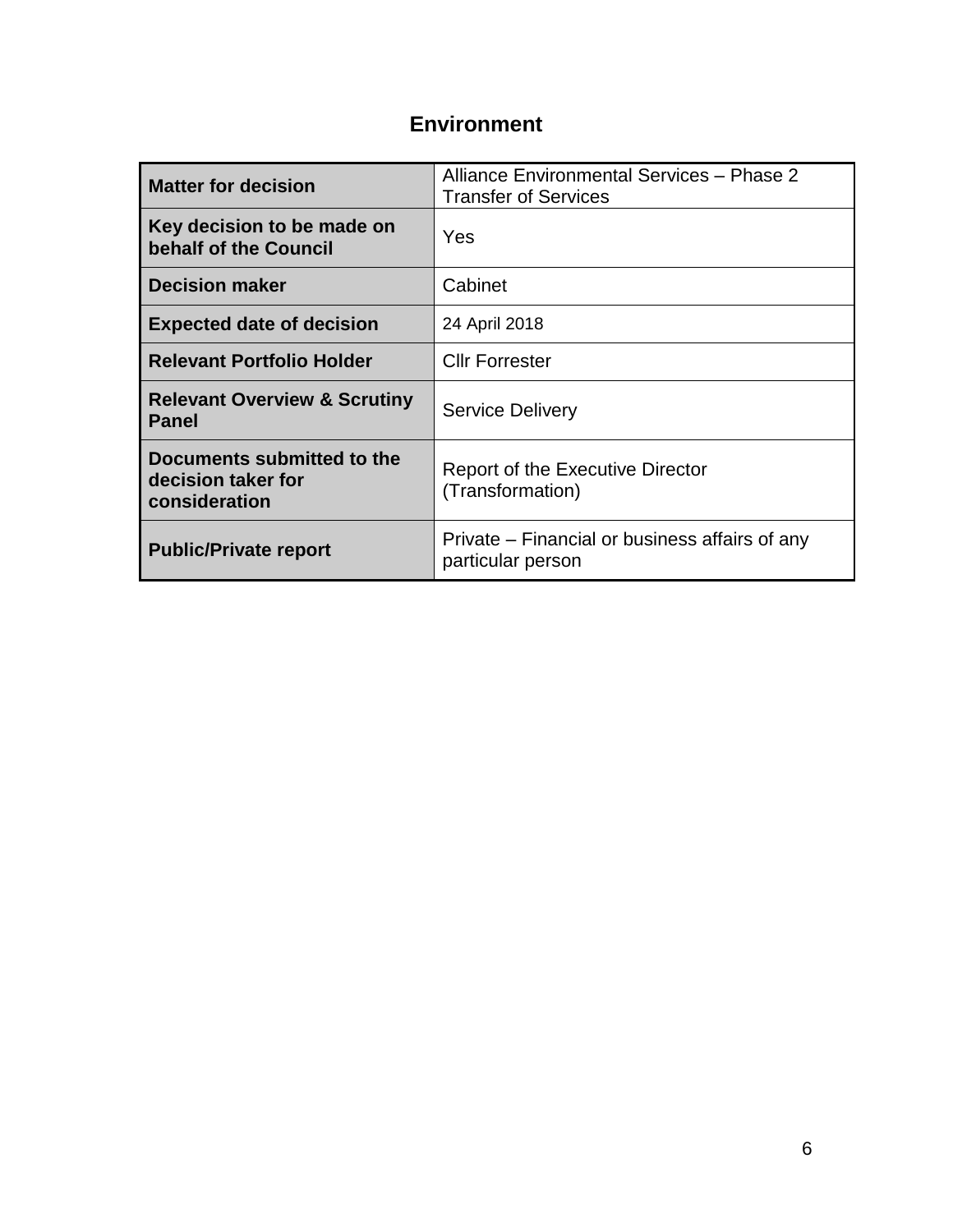### **Leader**

| <b>Matter for decision</b>                                        | <b>Accelerated Housing Delivery Programme</b> |
|-------------------------------------------------------------------|-----------------------------------------------|
| Key decision to be made on<br>behalf of the Council               | Yes                                           |
| <b>Decision maker</b>                                             | Cabinet                                       |
| <b>Expected date of decision</b>                                  | 24 April 2018                                 |
| <b>Relevant Portfolio Holder</b>                                  | <b>Cllr Ralphs</b>                            |
| <b>Relevant Overview &amp; Scrutiny</b><br><b>Panel</b>           | <b>Service Delivery</b>                       |
| Documents submitted to the<br>decision taker for<br>consideration | Report of the Executive Director (Place)      |
| <b>Public/Private report</b>                                      | Public                                        |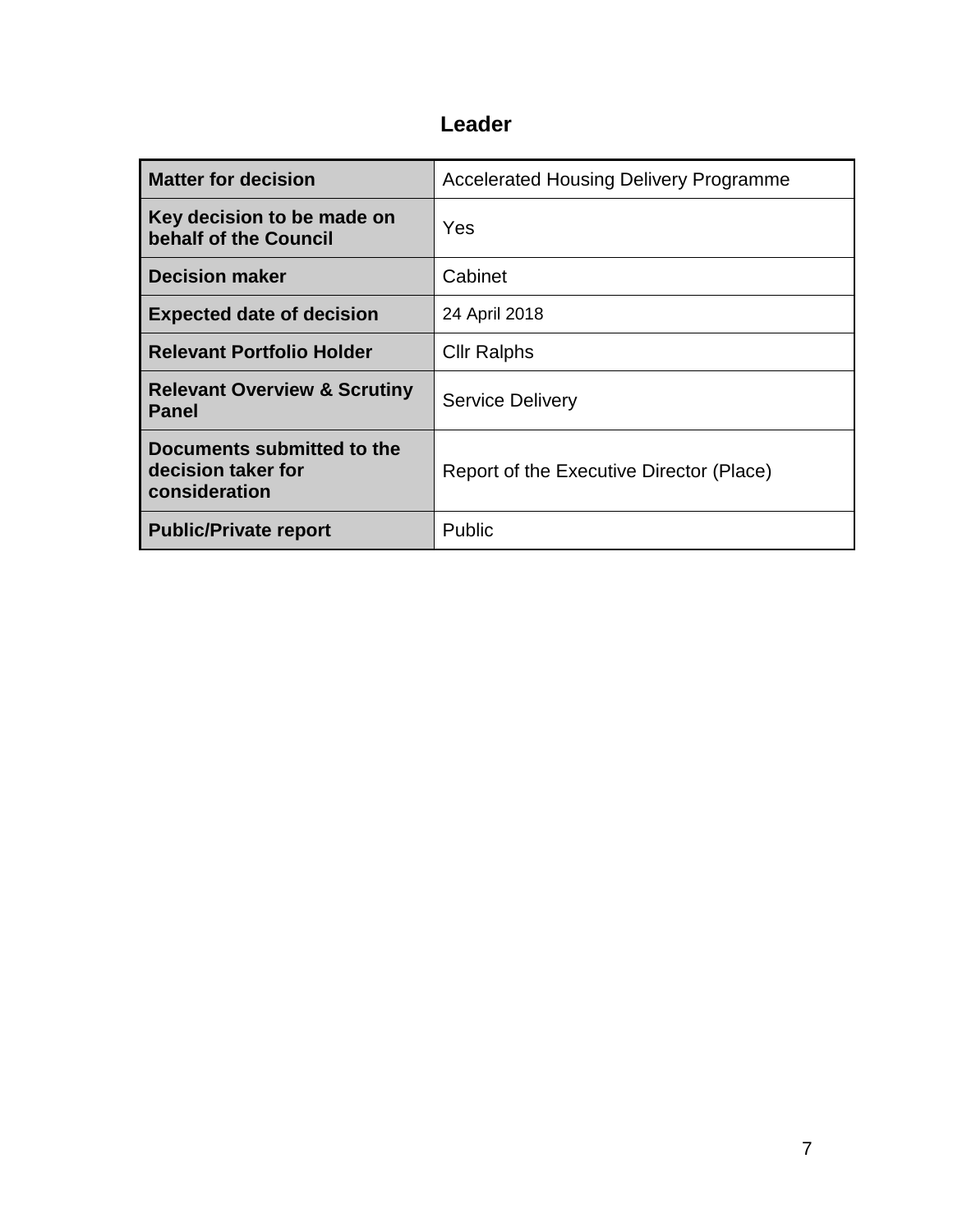### **Planning, Development and Property**

| <b>Matter for decision</b>                                        | <b>Facilities Management Contract</b>                               |
|-------------------------------------------------------------------|---------------------------------------------------------------------|
| Key decision to be made on<br>behalf of the Council               | Yes                                                                 |
| <b>Decision maker</b>                                             | Cabinet                                                             |
| <b>Expected date of decision</b>                                  | 24 April 2018                                                       |
| <b>Relevant Portfolio Holder</b>                                  | <b>Cllr Wain</b>                                                    |
| <b>Relevant Overview &amp; Scrutiny</b><br><b>Panel</b>           | Resources                                                           |
| Documents submitted to the<br>decision taker for<br>consideration | <b>Report of the Executive Director</b><br>(Transformation)         |
| <b>Public/Private report</b>                                      | Private – Financial or business affairs of any<br>particular person |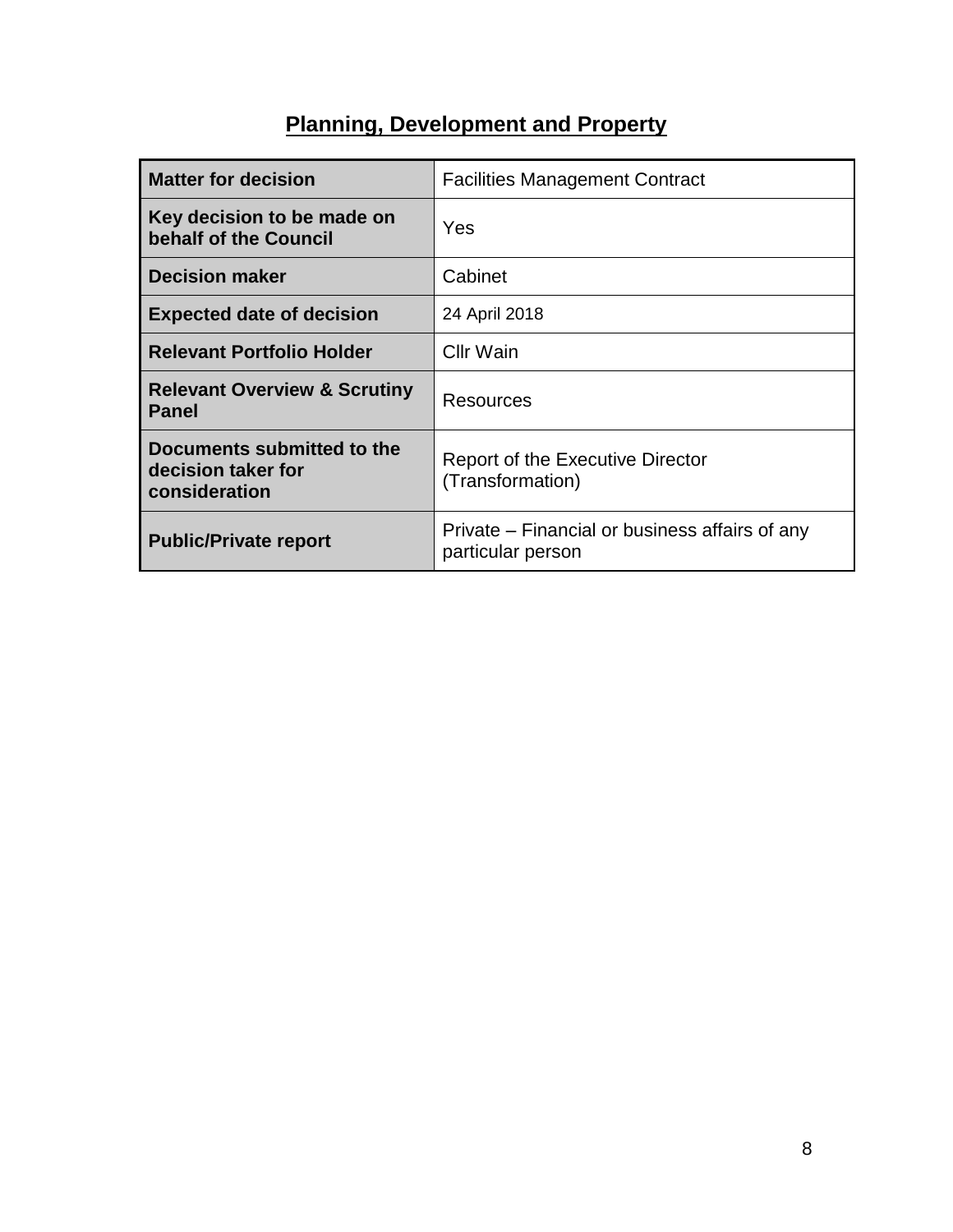### **Planning, Development and Property**

| <b>Matter for decision</b>                                        | <b>National Planning Policy Framework</b><br>Consultation |
|-------------------------------------------------------------------|-----------------------------------------------------------|
| Key decision to be made on<br>behalf of the Council               | Yes                                                       |
| <b>Decision maker</b>                                             | Cabinet                                                   |
| <b>Expected date of decision</b>                                  | 24 April 2018                                             |
| <b>Relevant Portfolio Holder</b>                                  | Cllr Wain                                                 |
| <b>Relevant Overview &amp; Scrutiny</b><br>Panel                  | <b>Service Delivery</b>                                   |
| Documents submitted to the<br>decision taker for<br>consideration | Report of the Executive Director (Place)                  |
| <b>Public/Private report</b>                                      | Public                                                    |